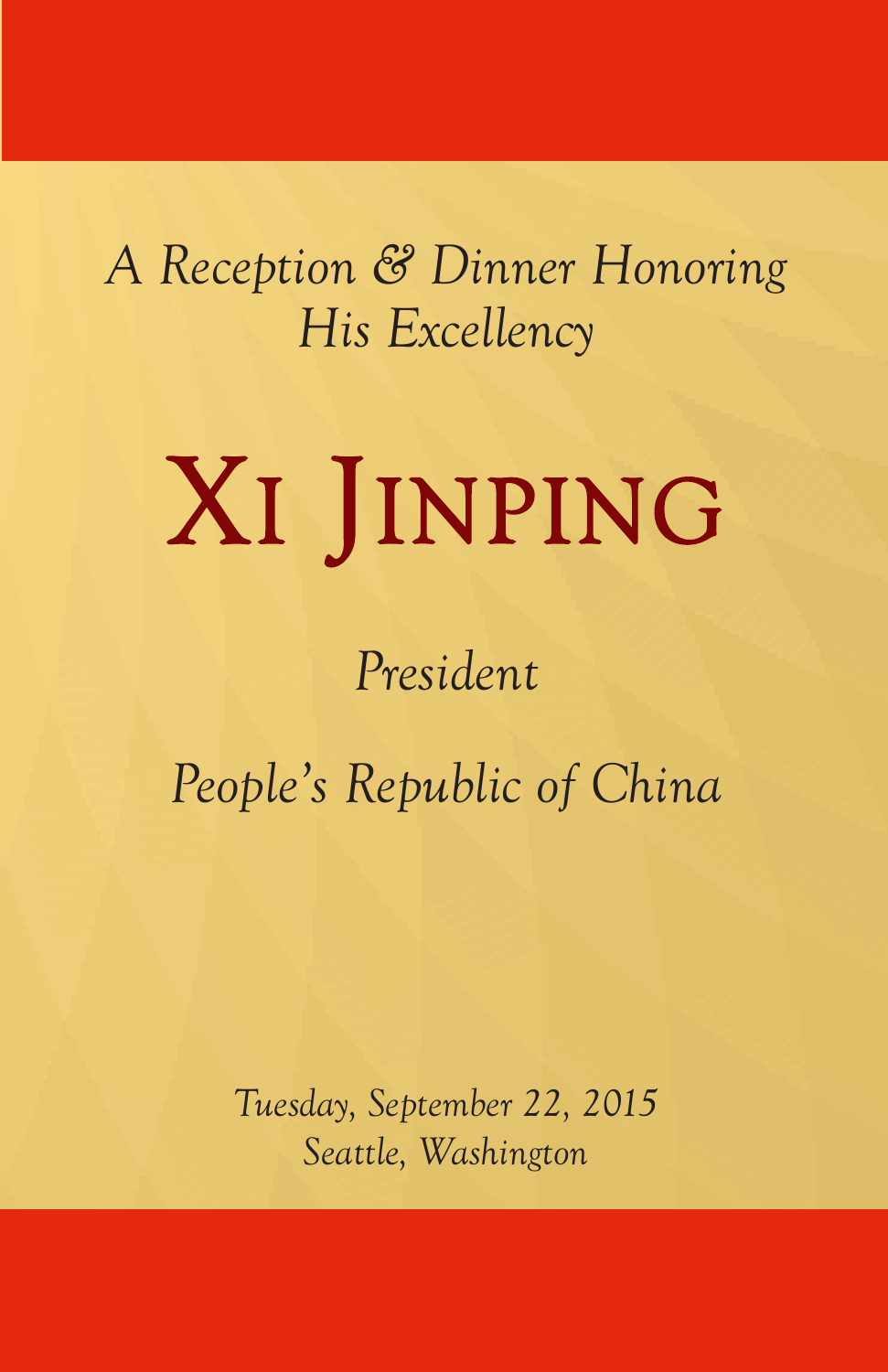#### **PROGRAM**

**Welcoming Remarks The Honorable Jay Inslee** Governor, Washington State

#### **Remarks**

**Mr. Mark Fields**

Chair, The US-China Business Council President & CEO, Ford Motor Company

**Remarks**

**The Honorable Penny Pritzker** United States Secretary of Commerce

**Introduction of the Honorable Henry Kissinger The Honorable Carla Hills**

Chair, National Committee on U.S.-China Relations Chair & CEO, Hills & Company

> **Remarks The Honorable Henry Kissinger** Chairman, Kissinger Associates

#### **Address**

**His Excellency Xi Jinping** President, People's Republic of China

> **Thank You The Honorable Ed Murray** Mayor, City of Seattle

**Toast The Honorable Gary Locke** Co-Chair, Washington State Welcoming Committee-Seattle 2015

**- Dinner Service -**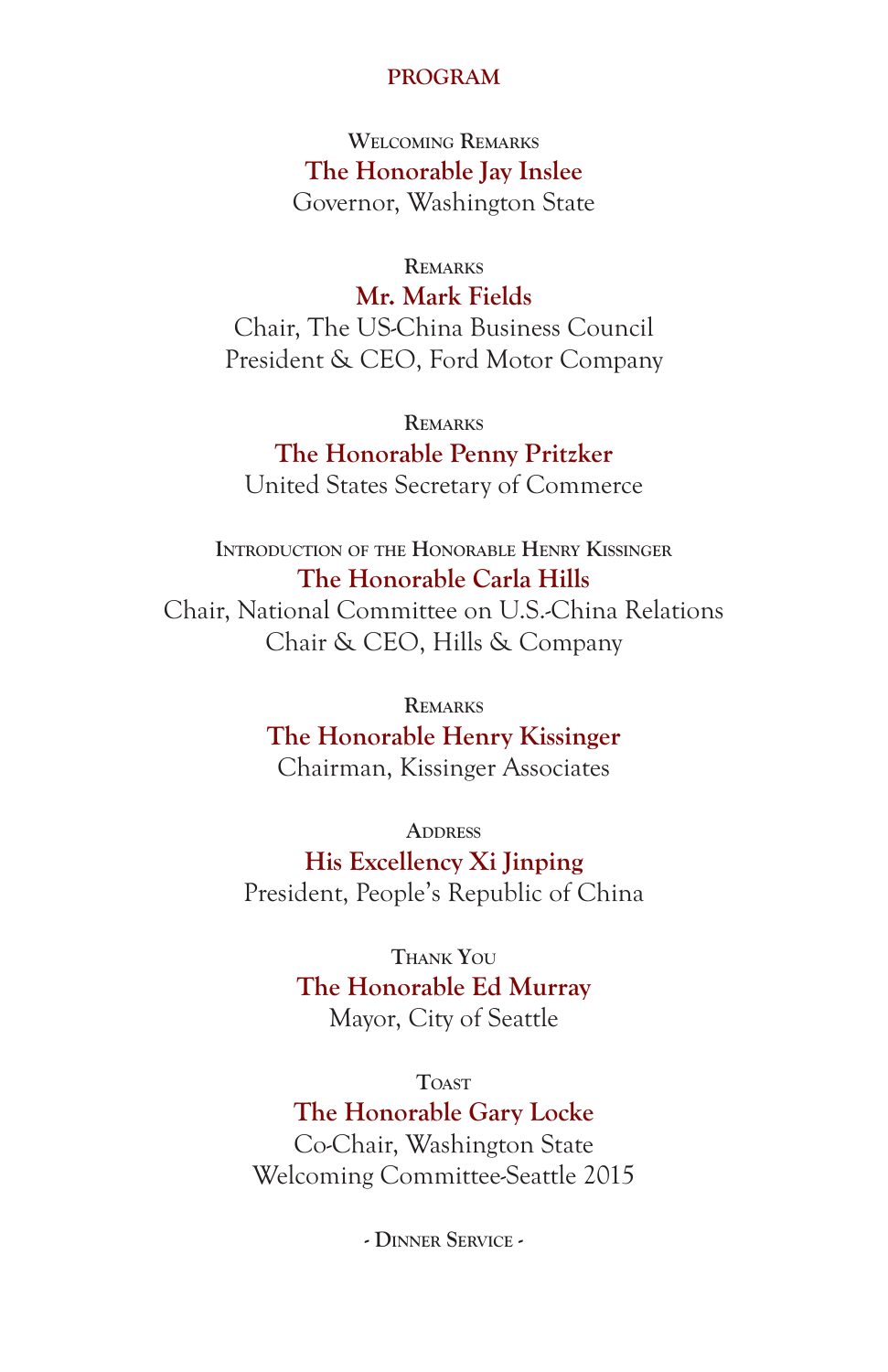# *His Excellency* **XI JINPING** *President People's Republic of China*

Xi Jinping is president of the People's Republic of China, having been confirmed in that position in March 2013. He is also general secretary of the 18<sup>th</sup> Central Committee of the Communist Party of China (CPC); a member of the Standing Committee of the Political Bureau of the CPC Central Committee; and chairman of the Central Military Commission.



Xi Jinping, born in 1953, is from Fuping County, Shaanxi Province. He entered the workforce in 1969 and joined the CPC in 1974 while in Yanchuan in northern Shaanxi, and became Party branch secretary a year later.

Xi attended Tsinghua University in Beijing to study chemical engineering and graduated in 1979. He later obtained a degree in Marxist theory and ideological education from the School of Humanities and Social Sciences at Tsinghua, as well as an LLD, both through postgraduate education programs.

In 1979, Xi was named secretary of the General Office of the State Council and the General Office of the Central Military Commission; three years later he became deputy secretary of the CPC Zhengding County Committee in Hebei Province.

From 1985 to 2002, Xi held a variety of posts in Fujian Province, culminating in the governorship in 2000. He became secretary of the CPC Zhejiang Provincial Committee and acting governor of Zhejiang Province in 2002. One year later, he was named chair of the Standing Committee of the Zhejiang Provincial People's Congress. In 2007, he became secretary of the CPC Shanghai Municipal Committee and a member of the Standing Committee of the Political Bureau of the CPC Central Committee, as well as a member of the Secretariat of the CPC Central Committee. He was also named president of the Party School under the CPC Central Committee.

Xi was elected vice president of the People's Republic of China at the first session of the 11th National People's Congress in 2008 and in 2010 became vice chair of the Central Military Commission.

Xi Jinping has visited the United States several times, beginning in 1985 with a trip to Iowa. He paid an official visit to the United States in 2012 as vice president of the People's Republic of China. In June 2013, President Xi had a summit meeting with President Obama at Sunnylands, the Annenberg estate in California. In November 2014, the two presidents met again at Yingtai, in the Zhongnanhai compound in Beijing.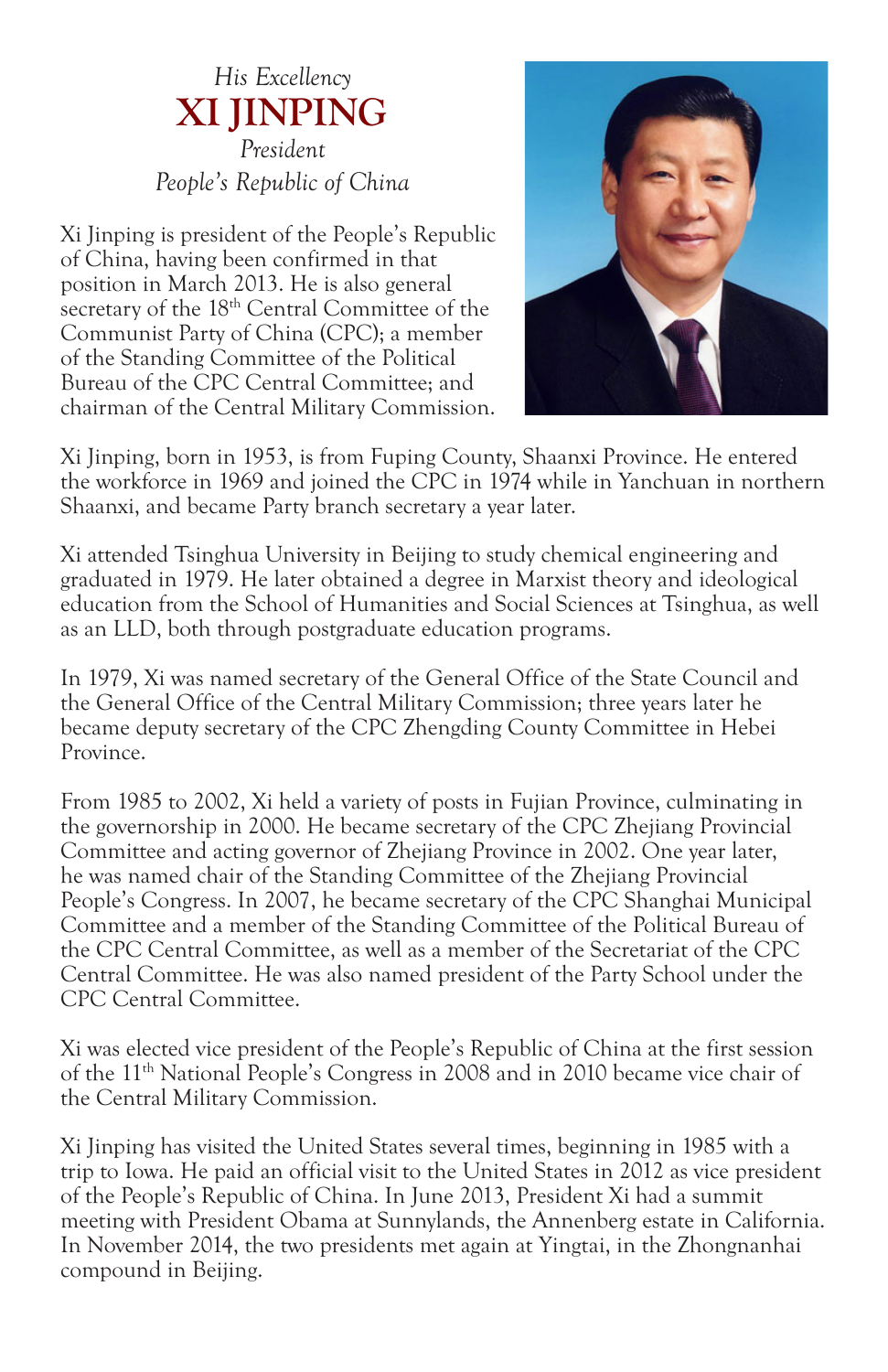# **HOST ORGANIZATIONS**







# **IN COOPERATION WITH**

Washington State China Relations Council ASIA SOCIETY Brookings Institution China General Chamber of Commerce-USA CHINA INSTITUTE China-U.S. Exchange Foundation COMMITTEE OF 100 Council on Foreign Relations U.S. Chamber of Commerce U.S.-China Policy Foundation

# **WELCOMING COMMITTEE MEMBERS**

The Honorable Jay Inslee The Honorable Edward Murray

## **CO-CHAIRS**

The Honorable Gary Locke The Honorable Christine Gregoire

#### **MEMBERS**

Mr. Ray Conner Boeing Commercial Airplanes

> Mr. Satya Nadella Microsoft Corporation

Mr. Howard Schultz Starbucks Coffee Company

Ms. Ana Mari Cauce University of Washington

Ms. Susan Desmond-Hellmann Bill & Melinda Gates Foundation Mr. Brad Tilden Alaska Airlines

Mr. Jerry Lee MulvannyG2

Mr. Ted Baseler Ste. Michelle Wine Estates

Mr. Christian Schlect Northwest Horicultural Council

> Ms. Assunta Ng Northwest Asian Weekly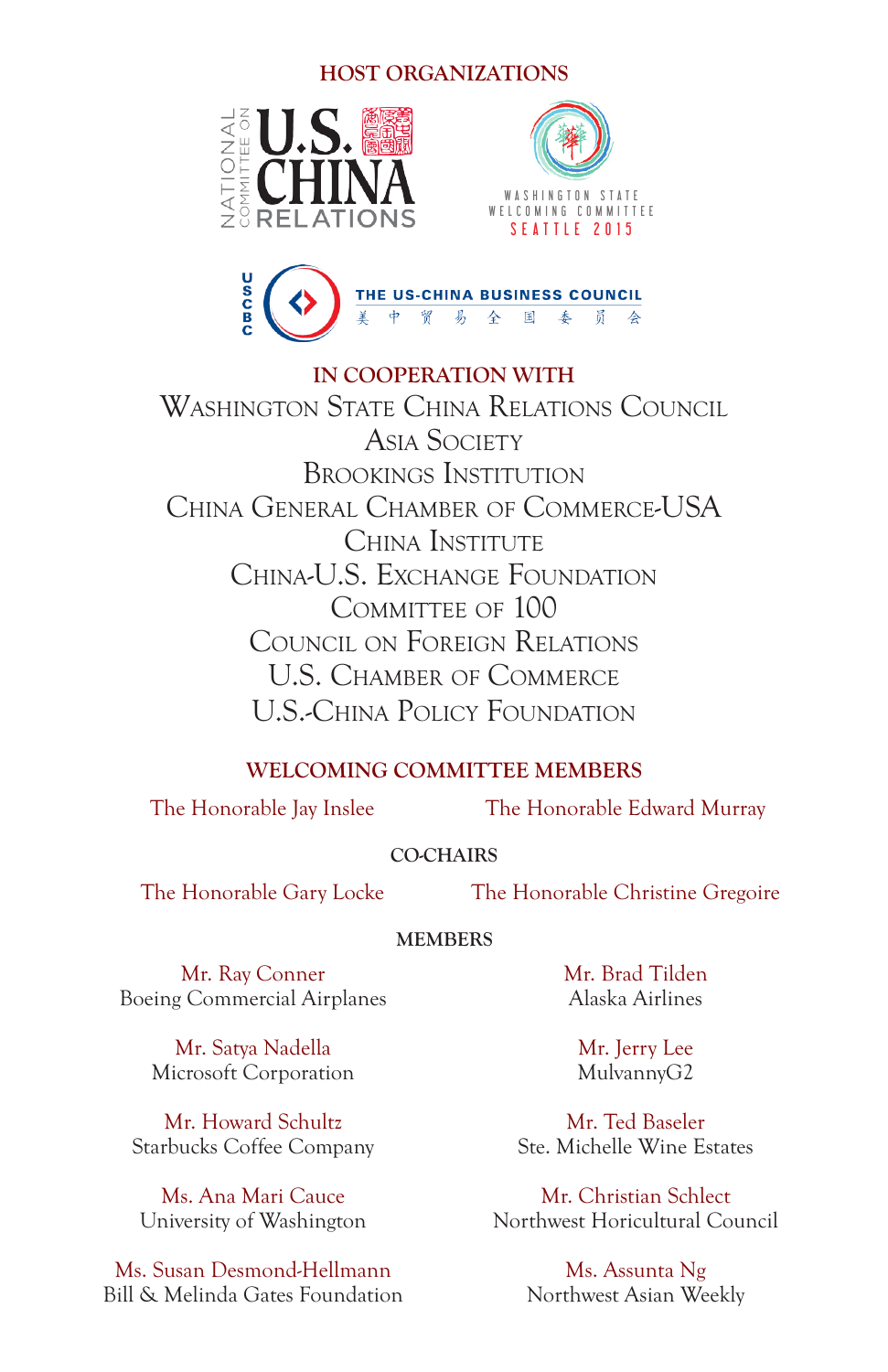#### **HEAD TABLE GUESTS**

#### **GUEST OF HONOR**

# **His Excellency Xi Jinping President People's Republic of China**

#### **CHINESE GUESTS**

**Madame Peng Liyuan** Wife of President Xi Jinping

**His Excellency Wang Huning** Member, Political Bureau, Central Committee of the Communist Party of China (CCCPC); Director, Central Policy Research Office

#### **His Excellency Li Zhanshu**

Member, CCCPC Political Bureau; Secretary, CCCPC; Director, CCCPC General Office

> **His Excellency Yang Jiechi** State Councillor

#### **His Excellency Tung Chee Hwa**

Vice Chairman, Chinese People's Political Consultative Conference

> **His Excellency Wang Yi** Foreign Minister

#### **His Excellency Xu Shaoshi** Director, National Development

and Reform Commission

**His Excellency Gao Hucheng** Minister of Commerce

**His Excellency Liu He** Director, Office of the Central Leading Group on Financial and Economic Affairs

**His Excellency Ding Xuexiang** Deputy Director, CCCPC General Office

#### **His Excellency Zhang Yesui** Executive Vice Minister, Ministry of Foreign Affairs

#### **His Excellency Lu Wei**

Director, State Internet Information Office; Cyberspace Administration of China

**His Excellency Qiu Yuanping** Director, Overseas Chinese Affairs Office

**His Excellency Wang Dongming** Party Secretary, Sichuan Province

**His Excellency Wang Anshun**  Mayor, City of Beijing

**His Excellency Huang Qifan** Mayor, City of Chongqing

**His Excellency Li Qiang** Governor, Zhejiang Province

**His Excellency Guo Shuqing** Governor, Shandong Province

**His Excellency Lou Qinjian** Governor, Shanxi Province

#### **His Excellency Cui Tiankai**

Ambassador Extraordinary and Plenipotentiary of the People's Republic of China to the United States

**Madame Ni Peijun** Wife of Ambassador Cui Tiankai

#### **Madame Li Xiaolin**

President, Chinese People's Association for Friendship with Foreign Countries

#### **His Excellency Jiang Zengwei**

Chairman, China Council of Promotion of International Trade and Investment

#### **His Excellency Luo Linquan**

Consul General, People's Republic of China in San Francisco

#### **Madame Qiao Li**

Wife of Consul General Luo Linquan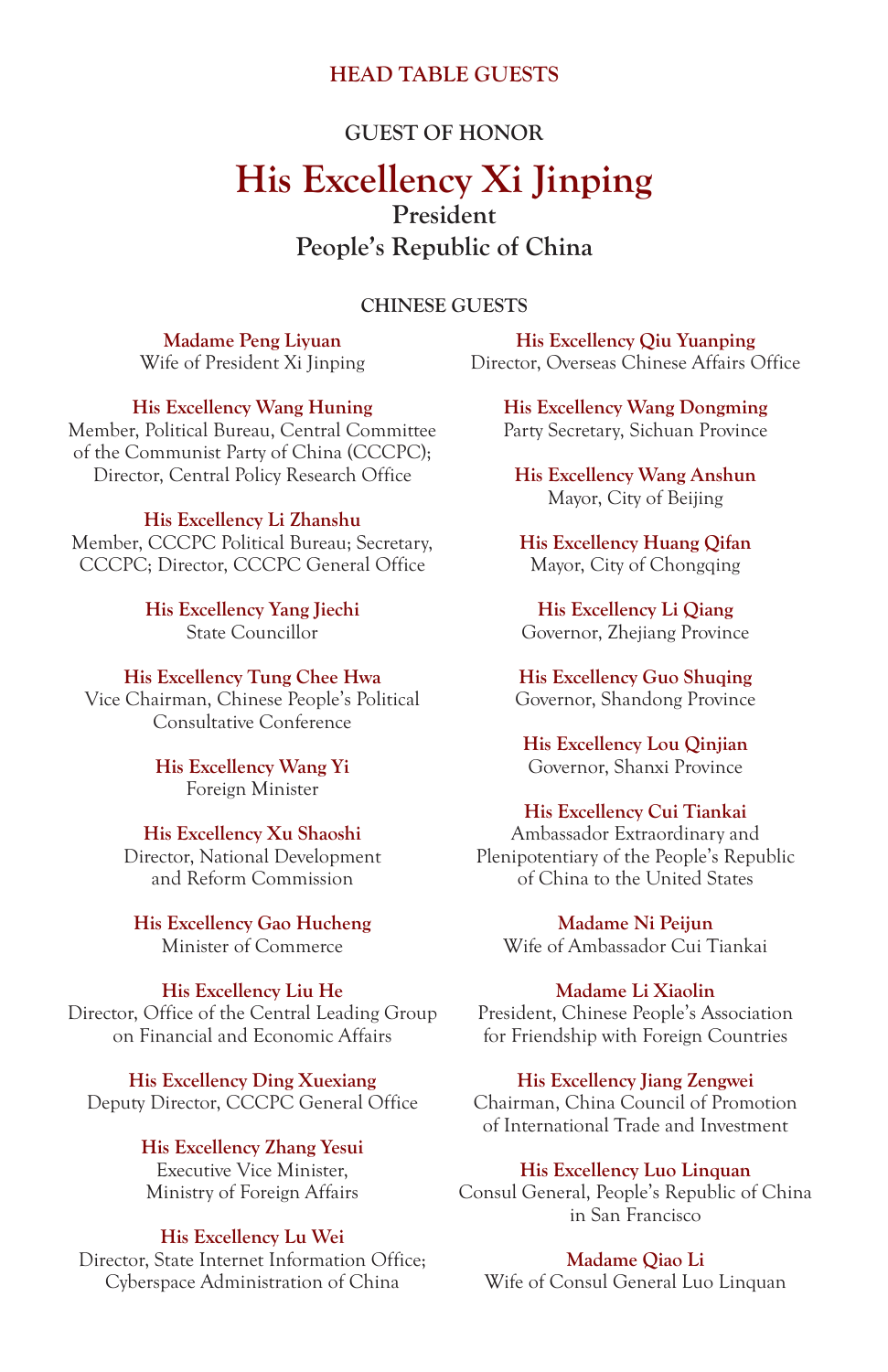#### **U.S. AND LOCAL GOVERNMENT OFFICIALS**

**The Honorable Jay Inslee** Governor, State of Washington

**The Honorable Penny Pritzker** U.S. Secretary of Commerce

**The Honorable Jerry Brown** Governor, State of California

**The Honorable Terry Branstad** Governor, State of Iowa

**The Honorable Rick Snyder** Governor, State of Michigan

**The Honorable Rick Larsen** Congressman, U.S. House of Representatives

> **The Honorable Max Baucus** U.S. Ambassador to China

**Ms. Melodee Hanes** Wife of Ambassador Max Baucus

**The Honorable Ed Murray** Mayor, City of Seattle

**HOST ORGANIZATION REPRESENTATIVES**

**The Honorable Carla Hills**

Chair, National Committee on U.S.-China Relations Chair, Board of Directors, US-China Business Council **Mr. Mark Fields**

**Stephen Orlins** President, National Committee on U.S.-China Relations

**Mr. John Frisbie** President, US-China Business Council

**The Honorable Gary Locke** Co-Chair, Washington Welcoming Committee-Seattle 2015

#### **OTHER ESTEEMED AMERICAN GUESTS**

**The Honorable Henry Kissinger** Chairman, Kissinger Associates

**Mr. Bill Gates** Bill & Melinda Gates Foundation

**The Honorable Hank Paulson** Chairman, Paulson Institute

**Ms. Melinda Gates** Bill & Melinda Gates Foundation

#### **REPRESENTATIVES OF CORPORATE SPONSORS**

**Mr. John Chen** CEO, BlackBerry

**Mr. Dennis Muilenburg** President and CEO The Boeing Company

**Mr. Wu Lebin** Chairman China Academy of Sciences Holdings Company

> **Mr. Hongyi "Charlie" Jiang** CEO, China Center New York

**Mr. D. Bruce McMahan** Chairman and CEO Cornerstone Acquisition & Management Co., LLC

**Mr. Andrew Liveris** Chairman and CEO, Dow Chemical Company

**Ms. Ellen Kullman** Chair of the Board and CEO, DuPont

**Mr. John Bilbrey** Chairman and CEO, The Hershey Company

**Ms. Virginia Marie "Ginni" Rometty** Chairman, President and CEO, IBM

**Mr. Sun Pishu** Chairman and CEO, Inspur Group

> **Mr. Satya Nadella** CEO, Microsoft Corporation

**Mr. Michael Truman Hunt** President and CEO, Nu Skin Enterprises, Inc.

> **Mr. Steve Mollenkopf** CEO, Qualcomm

**Mr. Howard Schultz** Chairman and CEO, Starbucks Coffee Company

**Mr. Wang Wenliang** Chairman and CEO, West Legend Corporation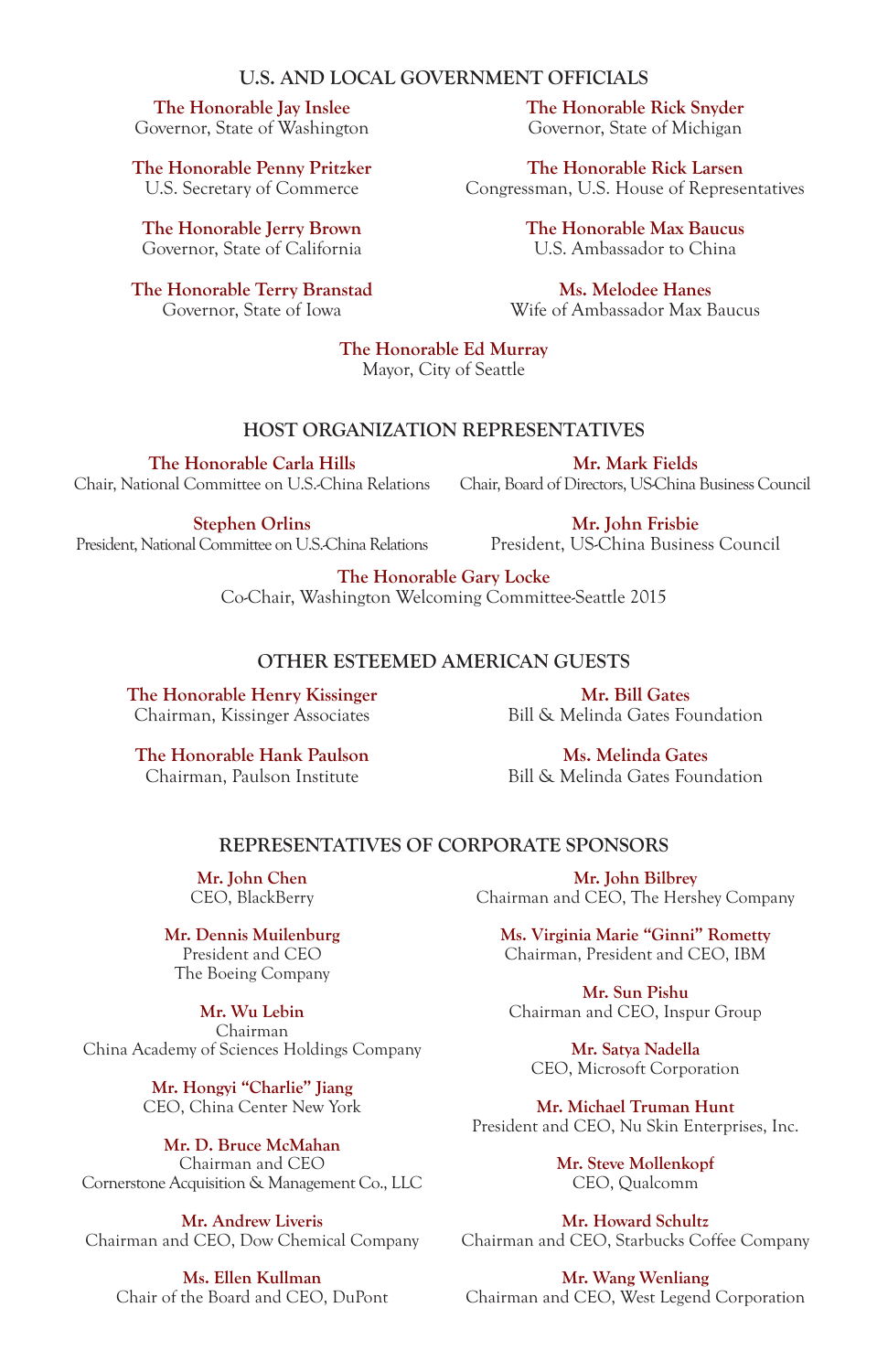# **BENEFACTORS**

**BlackBerry** The Boeing Company Chevron China Center New York Cornerstone Acquisition & Management Company, LLC The Dow Chemical Company DuPont Ford Motor Company The Hershey Company

IBM

Inspur Microsoft Corporation Nu Skin Enterprises, Inc. Northwest Innovation Works Qualcomm Starbucks Coffee Company Visa, Inc. West Legend Corporation

# **PATRON**

Alaska Airlines Amazon, Inc. Apple, Inc. Caterpillar, Inc. ConocoPhillips Davis Wright Tremaine Dell, Inc. Dingyi Group Investment Goldman Sachs Group, Inc. Hainan Airlines Jarden Corporation

KPMG MasterCard Microsoft Corporation Nu Skin Enterprises, Inc. Perfect World Entertainment Inc. TerraPower The Boeing Company University of Washington Walmart Stores, Inc. Yihai United Development International Corporation

# **SUPPORTER**

Citi Delta Trading Co., LTD Dorsey & Whitney EY Intel Corporation JPMorgan Chase & Co. Kidder Matthews

Mayling Mulvanny Porter Novelli Russell Investments Sidley Austin LLP The Starr Foundation UL LLC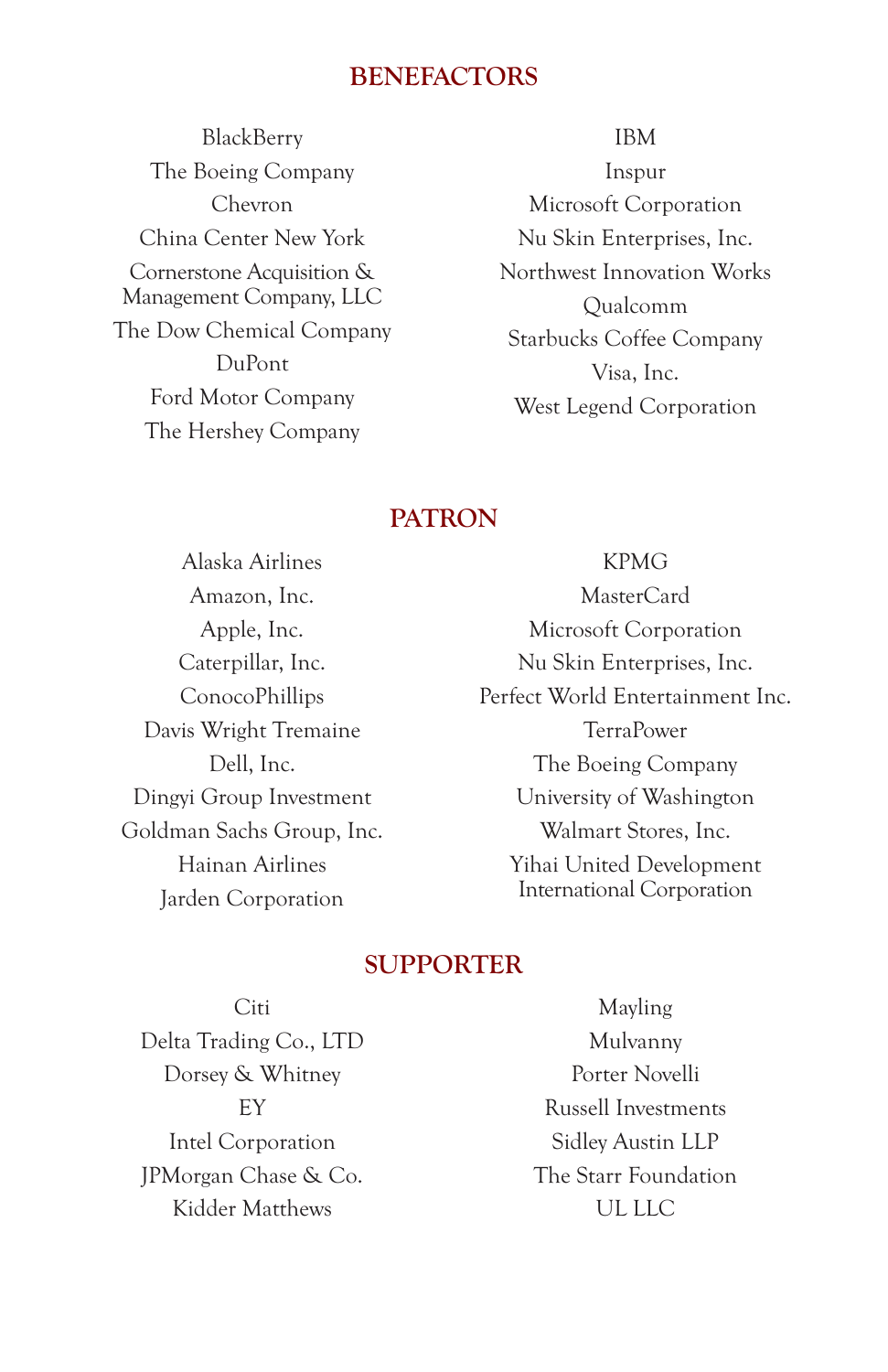# **MENU -** 菜单

SALAD **-** 蔬菜沙拉

*Willie Green's* salad, Daikon & Date, Butternut Squash Puree, Lotus Root with Chive Vinaigrette (Vegan, Gluten Free, Dairy Free, Nut Free) 本地蔬菜,白萝卜配枣,奶油南瓜糊,鲜藕,佐香葱醋汁沙拉酱 (全素食,无面筋,无乳酪,无坚果)

Assorted Sliced Bread with Rosettes of Parsley Chive Butter and Sea Salt Butter 各式切片面包,佐欧芹香葱黄油卷与海盐黄油卷

ENTRÉE **-** 主菜

Duo of Pan Seared *Double R Ranch* Washington Beef & NW Steelhead Roulade Wasabi Rhizome Mashers, Baby Beets, Brussel Sprouts, Baby Zucchini & Baby Squash, Syrah Demi 香煎华盛顿牛肉和西北硬头鳟鱼卷 配芥末土豆泥,幼嫩甜菜头,球芽甘蓝, 幼嫩西葫芦和幼嫩茭瓜,佐焦炙红酒汁

VEGETARIAN - 素食主菜 Chanterelle Mushroom & Roasted Vegetable Charlotte Lobster Mushroom & Edamame Relish, Smoked Tomato Nage (Vegan, Gluten Free) 鸡油菌蘑菇和杂烤蔬菜夏洛特 佐龙虾蘑菇和毛豆酱汁及烟熏番茄汤汁 (全素食,无面筋)

DESSERT - 甜品 *Theo Chocolate* Marquise Dome on a Brown Butter Pistachio Cake, Blood Orange, Finger Lime Caviar 巧克力慕丝冠顶棕奶油开心果蛋糕, 鲜橙,鱼子酱酸橙籽

Nest of *Valrhona* Chocolate, Olive Oil Cake, Meyer Lemon Cream in Gold Egg Shell Cup, Passion Fruit Pearls 巧克力巢,橄榄油蛋糕, 柠檬奶油黄金蛋壳杯,百香果珍珠

> WINE - 葡萄酒 *Chateau Ste. Michelle* 2013 Cabernet Sauvignon 华盛顿圣米歇尔酒庄2013年赤霞珠 *Chateau Ste. Michelle* 2014 Chardonnay 华盛顿圣米歇尔酒庄2014年霞多丽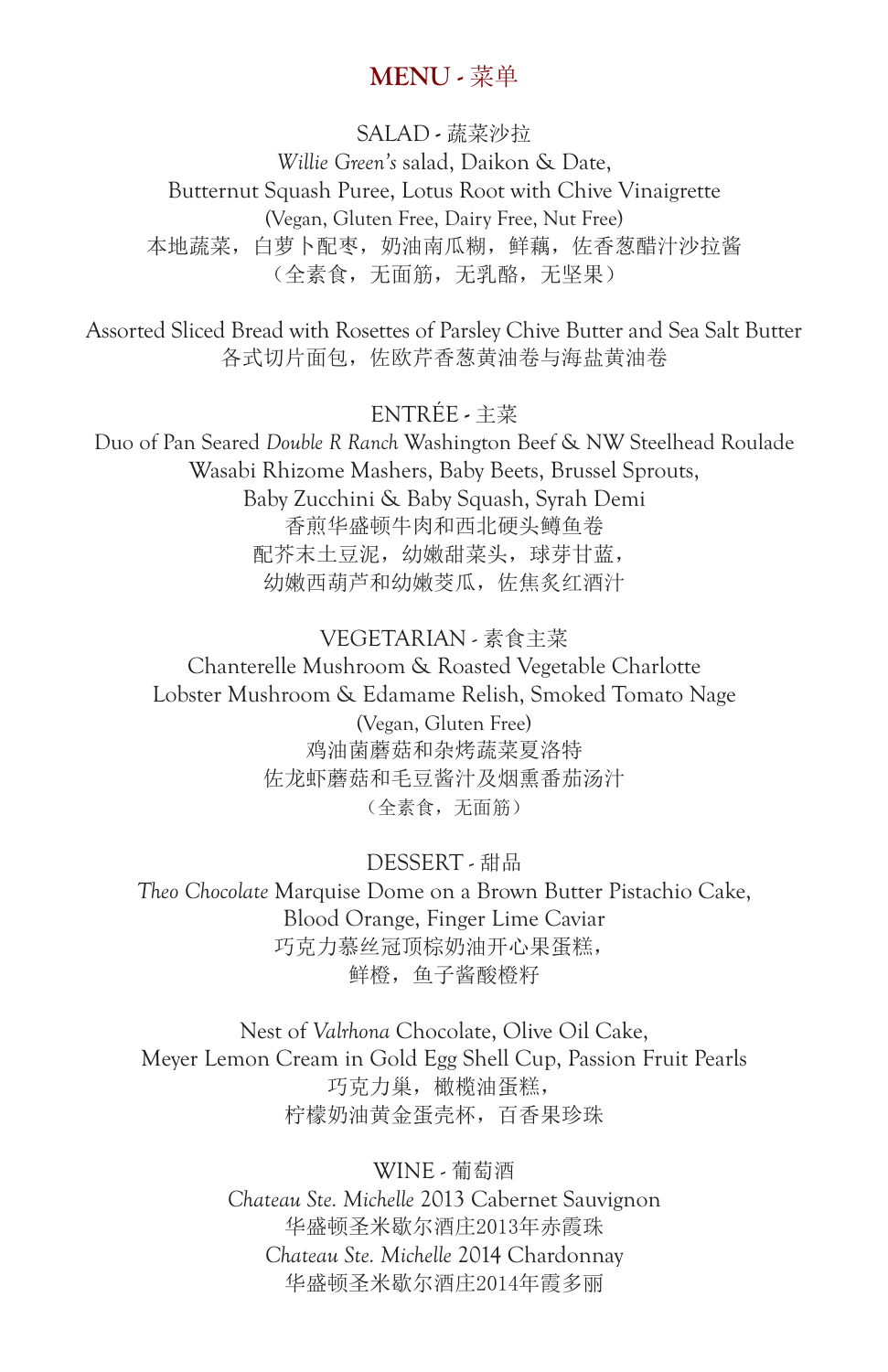## **ACKNOWLEDGMENTS**

The host organizations are grateful to the following for their in kind services